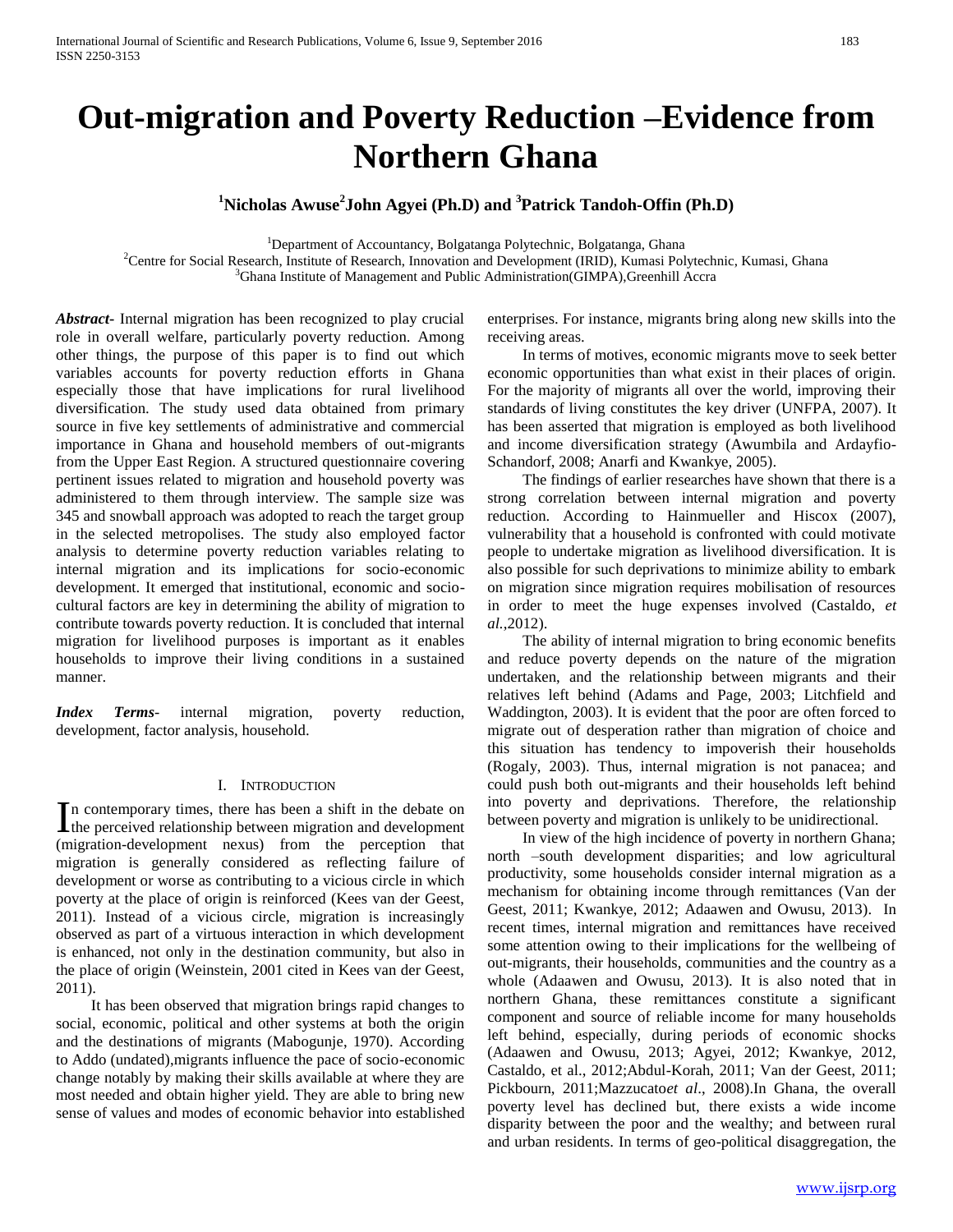northern regions have consistently recorded relatively high incidence of poverty (NDPC, 2008; GSS, 2014; Obeng-Odoom, 2012).

 The relationship between internal migration and poverty reduction lies in ability of a migrant to earn relatively higher income and send remittances. These remittances can be used to educate children, pay health care bills, buy farm inputs to expand scale of operations, provide start-up capital for off-farm business, construct or maintain houses, acquire livestock, etc. All these can help change the situation of the households by empowering them economically; and this eventually leads to growth and development in their communities. Thus, this enables people to take advantage of livelihood opportunities in order to improve upon their lives (Moser, 2008). If even remittances are used for consumption rather than investment as is often the case in poor households, it ensures food security which could enhance their productive capacity.

 The significance of internal migration in poverty reduction is based on the fact that large numbers of people are involved. This also implies that the quantum of remittances that outmigrants send home and the potential that it offers for poverty reduction cannot be overlooked, despite the relatively low attention from policy-makers and governments.

 While some studies have stressed on the significance of out-migration and the resultant remittances to households and communities in northern Ghana, research related to the potential of out-migration to reduce poverty remains patchy. This is sometimes ascribed to the scanty or unavailable official data for estimating remittances from internal migrants. In view of this, this paper seeks to ascertain the potential benefits of internal migration to reduce poverty and uplift the well-being of the populace employing factor analysis.

 Following the background, problem statement and literature review, the rest of the paper is divided broadly into three sections. The first section deals with the research methods employed. The second section presents the bio-social characteristics of the respondents (migrants) and findings from the study. Finally, the conclusions and policy recommendations are provided.

 The key question that emanates from the above scenario is whether internal migration could contribute to reduce poverty. The specific research questions were:

- 1. To what extent does internal migration contribute to addressing development challenges in Ghana in terms of poverty reduction?
- 2. What are the implications for socio-economic development?

## II. RESEARCH METHODS

 This study employed primary data collected in regional capitals namely, Accra, Cape Coast, Kumasi, Sekondi-Takoradi, Tamaleand Sunyani. The selection of these urban communities was because they are key recipients of out-migrants from UER, UWR and Northern Region. A structured questionnaire based on issues related to migration and poverty was administered through interview. The study employed purposive sampling technique due to inability to obtain sampling frame for internal migrants. In view of this, migrants who were available and willing to

participate in the study were interviewed. The respondents were defined as persons born in the three regions andaged at least 18 years and had stayed in the selected communities for at least two years (outside place of origin) and the sample size was 345.

 Stata and KAISER-MEYER-OLKIN(KMO) were employed to carry out data processing and analysis. It was employed to assess the sampling adequacy to compare magnitudes of observed and partial correlation coefficients. Large KMO values are indicative that correlations observed between pairs of variable scan be explained by the other variables. However, lower KMO value  $(<0.5)$  implies that the result cannot be explained by other factors in the model.

 Factor analysis deals with communality and specific variances. The communality of a variable is the aspect of its variance that could be explained by the common factors identified. On the other hand, the specific variance refers to part of the variance of a variable that is not accounted for by the common factors (Browne, 2001). Factor analysis usually proceeds in two stages; and in the first stage, one set of loadings is calculated which yields theoretical variances and covariance that fit the observed ones as closely as possible according to a certain criterion*.* 

 These loadings, however, may not agree with the prior expectations, or may not lend themselves to a reasonable interpretation. Thus, in the second stage, the first loadings are rotated" in an effort to arrive at another set of loadings that fit equally well the observed variances and co-variances, but are more consistent with prior expectations or more easily interpreted. In factor analysis, the parameters of these linear functions are referred to as loadings*.*

 Factor analysis is based on the premise that the data are measurable and observable variables can be reduced to fewer latent variables which share a common variance (Bartholomew, Knott, and Moustaki, 2011). Whereas unobservable factors are not directly measured they are essentially hypothetical constructs that are used to represent the variables (Cattell, 1973). The variables are functions of two fundamental factors, F1 and F2, uncertainly described as poverty reduction and internal migration, respectively. It is assumed that each Z variable is linearly related to the two factors, and it is written as follows: Z1  $= \beta 10 + \beta 11F1 + \beta 12F2f3 + \mu 1.$ 

 $Z1 = \beta 10 + \beta 11FI + \beta 12F2f3 + \mu 1.$  $Z1 = \beta 10 + \beta 11F1 + \beta 12F2f3 + \mu 1$  $Z2 = \beta 20 + \beta 21F1 + \beta 22F3f4 + \mu 2$  $Z3 = \beta 30 + \beta 31F1 + \beta 32F4f5 + \mu 3$  $Z4 = \beta 40 + \beta 41F1 + \beta 42f5f6 + \mu 4$  $Z5 = \beta 50 + \beta 51F1 + \beta 52F6f7 + \mu 5$  $Z6 = \beta 60 + \beta 61F2 + \beta 62F7f8 + \mu 6$ 

 According to Thompson (2004), each observed response is influenced partially by underlying common factors (factor 1 and factor 2). The strength of the link between these factors varies, such that a given factor influences some measures more than others. This facilitate sex amination of the pattern of correlations (covariance's) between the observed measures (Kim and Mueller,1978). It should be stated that variables in the model that are highly correlated (either positively or negatively) are indication of likelihood to influence the same factors.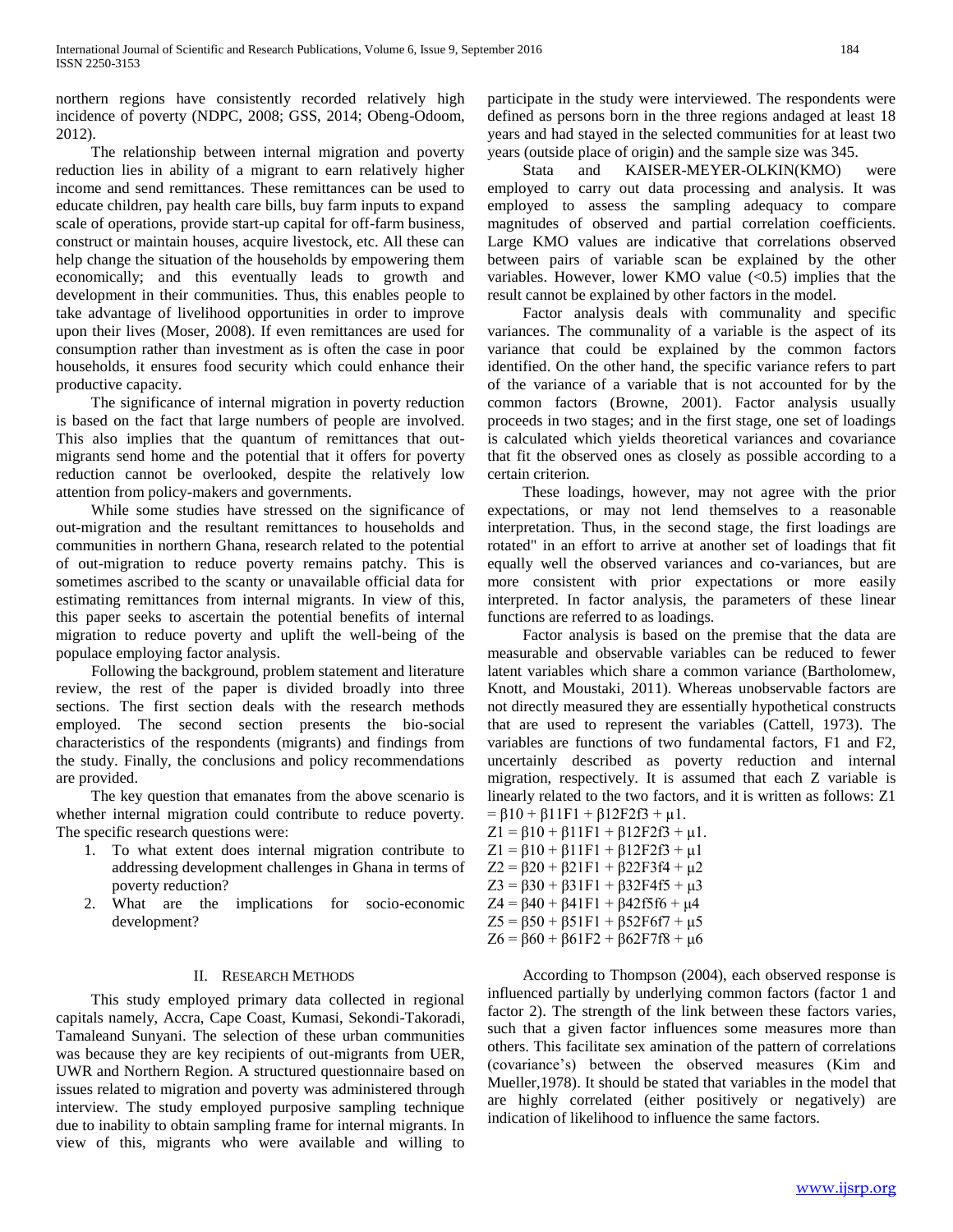On the other hand, those variables which are relatively uncorrelated suggest that they are likely to be influenced by different factors. If one intends to conduct an additional analysis, factor scores will have to be constructed using the factors as variables. The score for a given factor is a linear combination of all of the measures, weighted by the corresponding factor loading. Sometimes factor scores are idealized; assigning a value of 1.0 to strongly positive loadings, a value of -1.0denotes a strongly negative loading. However, zero (0) to intermediate loadings. These factor scores can then be used to conduct analysis just like any other variable, although it should be noted that they could be strongly collinear with the measures employed to generate them.

## **Applications of Factor Analysis in the internal migrationpoverty reduction model**

 Identification of underlying factors involved putting **c**lusters of variables into homogeneous sets; creating new variables (factors) and these facilitated gaining of insight into the categories obtained. The second step was screening of variables in order to identify the groupings for the purpose of selecting a variable to represent the groups. This is useful in regression (recall collinearity) and helped to describe many variables using a few factors.

 The next stage was sampling of variables which helped in the selection of a small group of variables as representative variables from larger set. After this, there was clustering of objects which means placing objects (variables) into categories depending on their factor score. At the final stage, the following activities were carried out: Computation of a correlation matrix for all variables; determination of the number of factors necessary to represent the data and the method of calculating them (factor extraction);transform the factors to make them easily interpretable (rotation); and computation of factor scores.

#### **Conditions for the Application of Factor Analysis**

 One of the key requirements for conducting factor analysis is that the data should be univariate and multivariate normality (Child, 2006). In addition, the data must be devoid of univariate and multivariate outliers (Field, 2009). Another condition is that there should be a linear relationship between the factors and variables to facilitate computation of the correlations. For instance, data labeled as a factor should have a minimum of three variables. However, satisfaction of this requirement depends on the study design (Gorsuch, 1983, Tabachnickand Fidell, 2007).

 As a general guide, rotated factors that have two or fewer variables should be interpreted with caution. A factor with two variables is only considered reliable when the variables are highly correlated with each another  $(r > 0.70)$ . With regard to sample size, it requires a minimum of 300 observations and the variables should have not less than five observations (Lee, Pesaran and Smith, 1992). Thus, the recommended ratio of cases (respondents) to variables in the model should not be less than 10:1. In addition, the factors should be stable and have ability to cross-validate at a ratio of 30:1. Usually a relatively larger sample size helps to reduce errors contained in the data and in view of this; a larger sample size is preferred. The correlation *r*  must be .30 or greater since anything lower would suggest a really weak relationship between the variables (Tabachnick & Fidell, 2007). It is also recommended that a heterogeneous sample is used rather than a homogeneous sample as homogeneous samples lower the variance and factor loadings (Kline, 1994). Factor analysis is usually performed on ordinal or continuous variables, although it can also be performed on categorical and dichotomous variables.

#### **Limitations**

 Among the limitations associated with this technique is that assigning names to the factors as the names assigned may not accurately reflect the variables within the factor. Another issue is that; some variables are difficult to interpret because they may load onto more than one factor resulting in split loadings. Such variables may correlate with each other and thereby constitute a factor in spite of the fact that it has little underlying meaning for the factor (TabachnickandFidell, 2007). Finally, results generated through factor analysis are hard to replicate because it requires a large sample obtained at a specified period in order to ensure reliability.

#### III. FINDINGS

#### **Background Characteristics of Respondents**

 The respondents were 345 respondents and comprised males and females who formed 78 percent and 22 percent respectively. They were aged 18- 46 years and those who were below 30 years constituted 28 percent, while 16 percent and 36 percent were 31-45 years and over 45 years respectively. In terms of their marital status, it was found that majority of them were married (46%), 16 percent indicated that they were divorced compared to just 6.2 percent who were widowed. With respect to educational attainment, the analysis shows that 48 percent of them had basic education relative to 24percent and 18 percent who had received secondary and tertiary education. About 10 percent of them indicated that they had no formal education. Cross-tabulation of educational attainment by gender revealed that there was no significant variation between males and females except that relatively higher proportion of males than their female counterparts had tertiary education, which is consistent with national trend (GSS, 2013).

 It was revealed that 62 percent of respondents were not employed prior to their departure from their places of origin. However, it was revealed that all of them were engaged at the destination (see Table 1). The analysis also showed that a high percentage of the migrants were employed in trading or retail sector than agriculture-related activities. This could be explained by the fact the respondents were mainly urban and peri-urban residents. Other occupations included domestic work, security, cleaning, gardening, etc.

## **Table 1: Employment Sector of Respondents at the Destination**

| <b>Sector</b>       | <b>Frequency</b> | Percent |
|---------------------|------------------|---------|
| Trading /retail     | 153              | 44.4    |
| Service             | 68               | 19.7    |
| Agriculture-related | 55               | 15.9    |
| Industry            | 36               | 10.4    |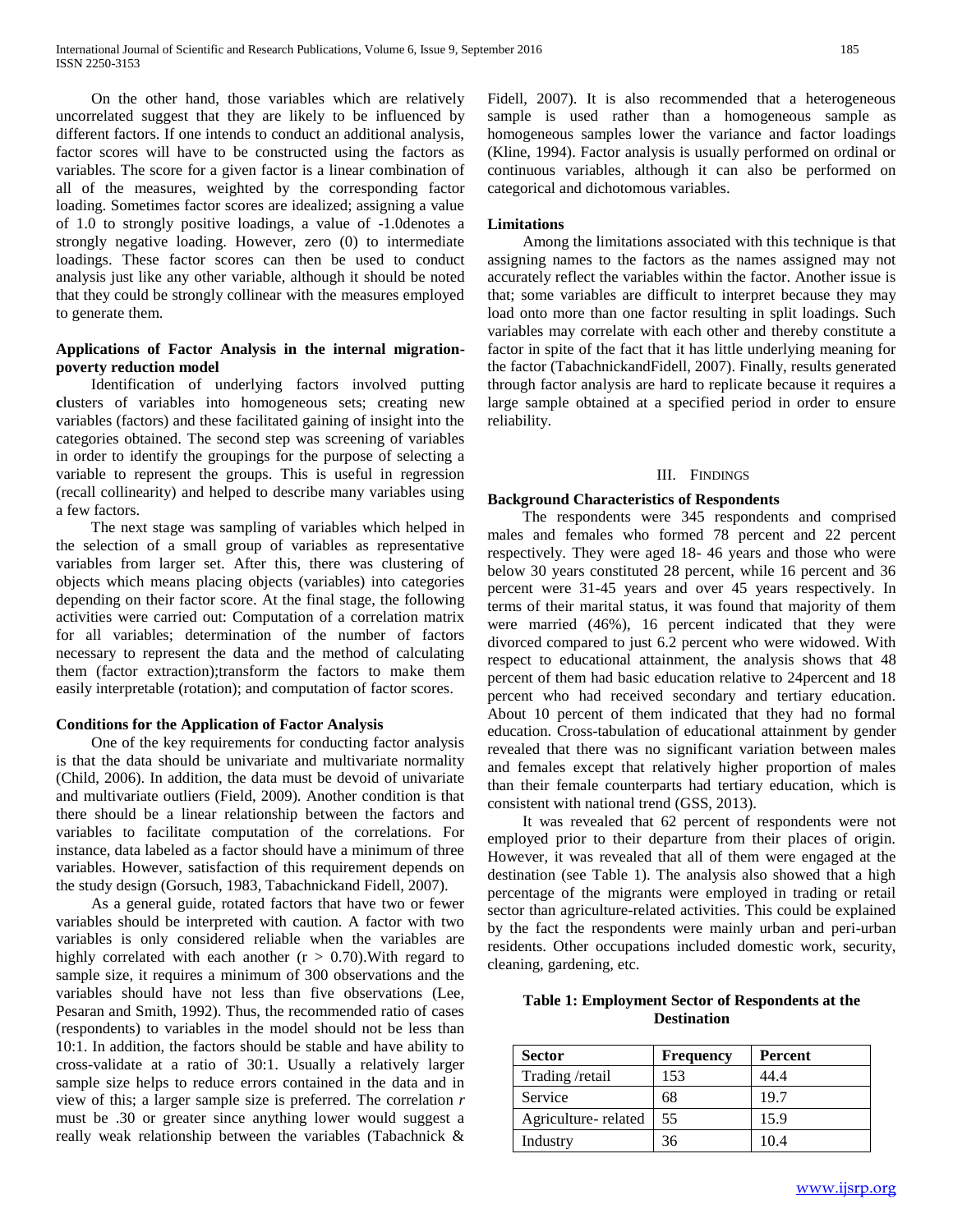| <b>Total</b> | 345 | <b>100.0</b> |
|--------------|-----|--------------|
| Others       |     | 2.3          |
| Artisanship  | つぐ  | 7.3          |

 It emerged from analysis of data that these migrants were able to send remittances which their households used for various purposes including education, health, support for livelihood activities such as agriculture and off-farm business, housing and many others.

## **Results of the Factor Analysis Model**

 The results indicate that Bartlett's Test of Sphericityis significant ( $p < .001$ ) and confirmed that the variables have patterned relationships. Finally, it shows that the data were suitable for principal component analysis (PCA) by looking at the Kaiser-Meyer-Olkin Measure (KMO) of Sampling Adequacy and the diagonal element of the Anti-Correlation matrix that has 'a' superscript (cut-off of above .50). The fact that the model has ability to meet this requirement implies that there are distinct and reliable factors.

## **Table 2: KMO and Bartlett's TestSphericity**

| Kaiser-Meyer-Olkin Measure of Sampling Adequacy. |      | .511    |
|--------------------------------------------------|------|---------|
| Bartlett's Test of Sphericity Approx. Chi-Square |      | 109.962 |
|                                                  | Df   | 55      |
|                                                  | Sig. | .000    |
|                                                  |      |         |

 The results of the factor analysis model are presented in Table 2 and it shows the coefficients which estimate the parameters of the model. Other statistics such as the communalities and the total variance assess the significance of the estimates, including the relative contribution of the independent variables to the explanation of migrants and nonmigrants. "Communalities" it is found in initial column for each variable is 1.00 as unities were inserted in the diagonal of correlation matrix.

## **Table 3 : Presentation of Communalities**

| Key issues selected from the Questionnaire                                                                      | <b>Initial</b> | <b>Extraction</b> |
|-----------------------------------------------------------------------------------------------------------------|----------------|-------------------|
| 1. Believe that migration can reduce poverty                                                                    | 1.000          | .554              |
| 2. People migrate from poor areas to places they can get something to do                                        | 1.000          | .270              |
| 3. Apart from economic reason, there are other significant reasons for people<br>to migrate                     | 1.000          | .376              |
| 4. People migrate mainly from rural areas to urban centres                                                      | 1.000          | .541              |
| 5. Internal migration helps individuals to acquire formal education for<br>themselves, relatives or dependents. | 1.000          | .549              |
| 6. Remittances improve the livelihood of individuals and household<br>members.                                  | 1.000          | .391              |
| 7. We use the remittances mainly for consumption.                                                               | 1.000          | .408              |
| 8. Remittances are considered by the family as additional income                                                | 1.000          | .501              |
| 9. What has internal migration enabled you and household to do. $1$                                             | 1.000          | .565              |

Extraction Method: Principal Component Analysis.

 $\overline{a}$ 

<sup>&</sup>lt;sup>1</sup>Likett scale of 5.0 -1.0 with 5.0 being the highest and 1.0 the least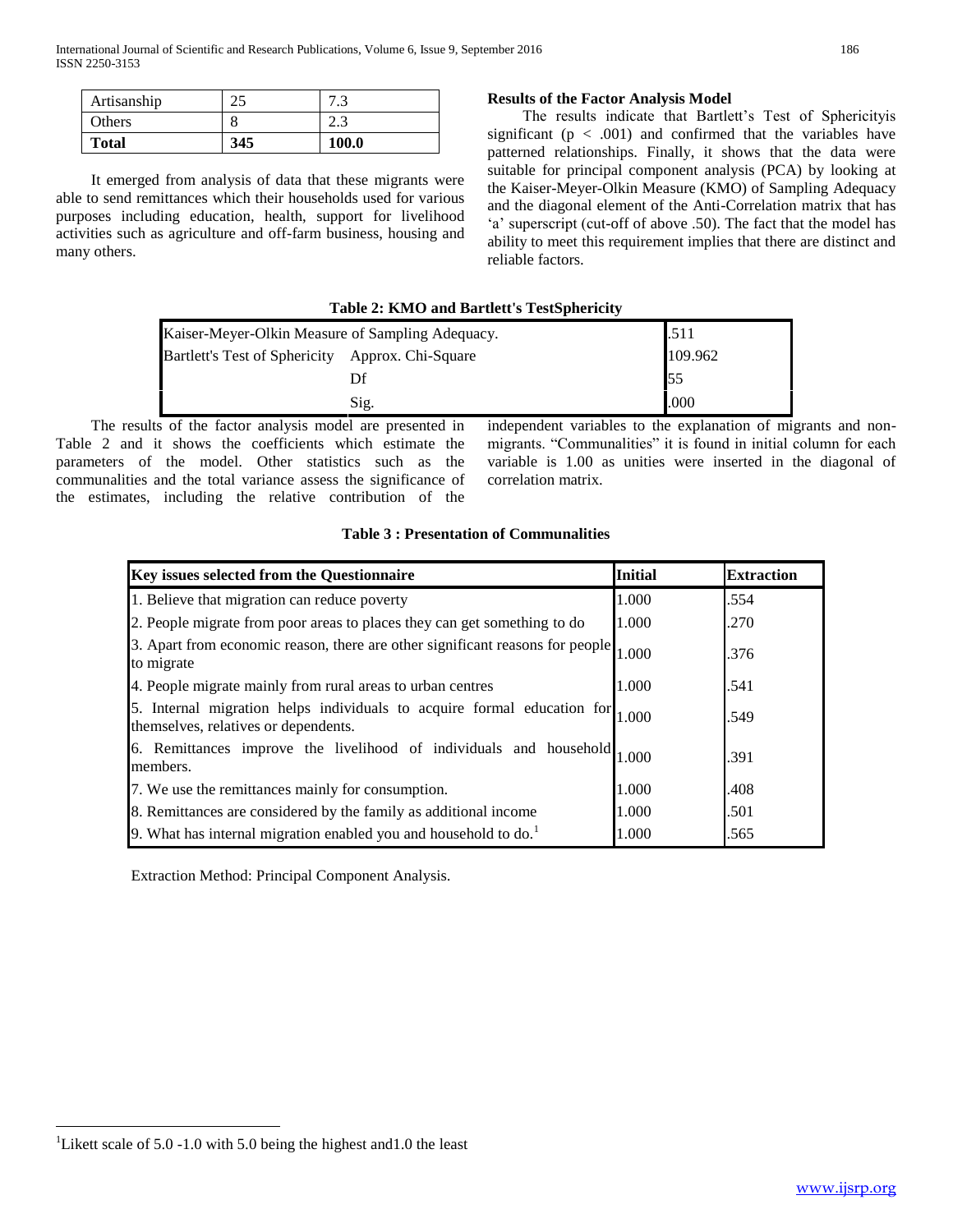"Communality" is the proportion of variance accounted for by the common factors of a variable. Communalities range from zero to one; and zero means that the common factors do not explain any variance; 1.0means that the common factors explain all the variance. The results of the model show that most of the variables were higher than zero (four and three variables in Table 3 column labeled 2 and 3 respectively).

## **Table 4: Rotated Component Matrix**

| Component Matrix <sup>2</sup>                                        |       | 2        | 3        |
|----------------------------------------------------------------------|-------|----------|----------|
| 1. Believe that migration can reduce poverty significantly           | 0.392 | 0.352    | 0.525    |
| 2. People migrate from areas that have low economic potentials to    | 0.361 | 0.296    | 0.228    |
| places they can get something to do.                                 |       |          |          |
| 3. Apart from economic reasons, there are other significant reasons  | 0.496 | 0.355    | 0.063    |
| whypeople to migrate.                                                |       |          |          |
| 4. People migrate mainly from rural to urban areas.                  | 0.356 | 0.621    | 0.168    |
| 5. Internal migrants support education, health, shelter, agriculture | 0.432 | 0.176    | $-0.575$ |
| inputs and business of their dependents and other relatives.         |       |          |          |
| 6. Remittances improve the livelihood of individuals and households  | 0.560 | $-0.237$ | 0.145    |
| left behind                                                          |       |          |          |
| 7. Remittances are mainly used for consumption but not only          | 0.620 | $-0.061$ | $-0.141$ |
| investment                                                           |       |          |          |
| 8. Remittances are considered by the family as additional income.    | 0.605 | $-0.197$ | $-0.310$ |
| 9. Internal migration has enabled myhousehold to improve quality of  | 0.134 | $-0.569$ | 0.472    |
| life.                                                                |       |          |          |

Source: Field Work, 2013

 $\overline{a}$ 

<sup>&</sup>lt;sup>22</sup>Likett scale of 5.0 -1.0 with 5.0 being the highest and 1.0 the least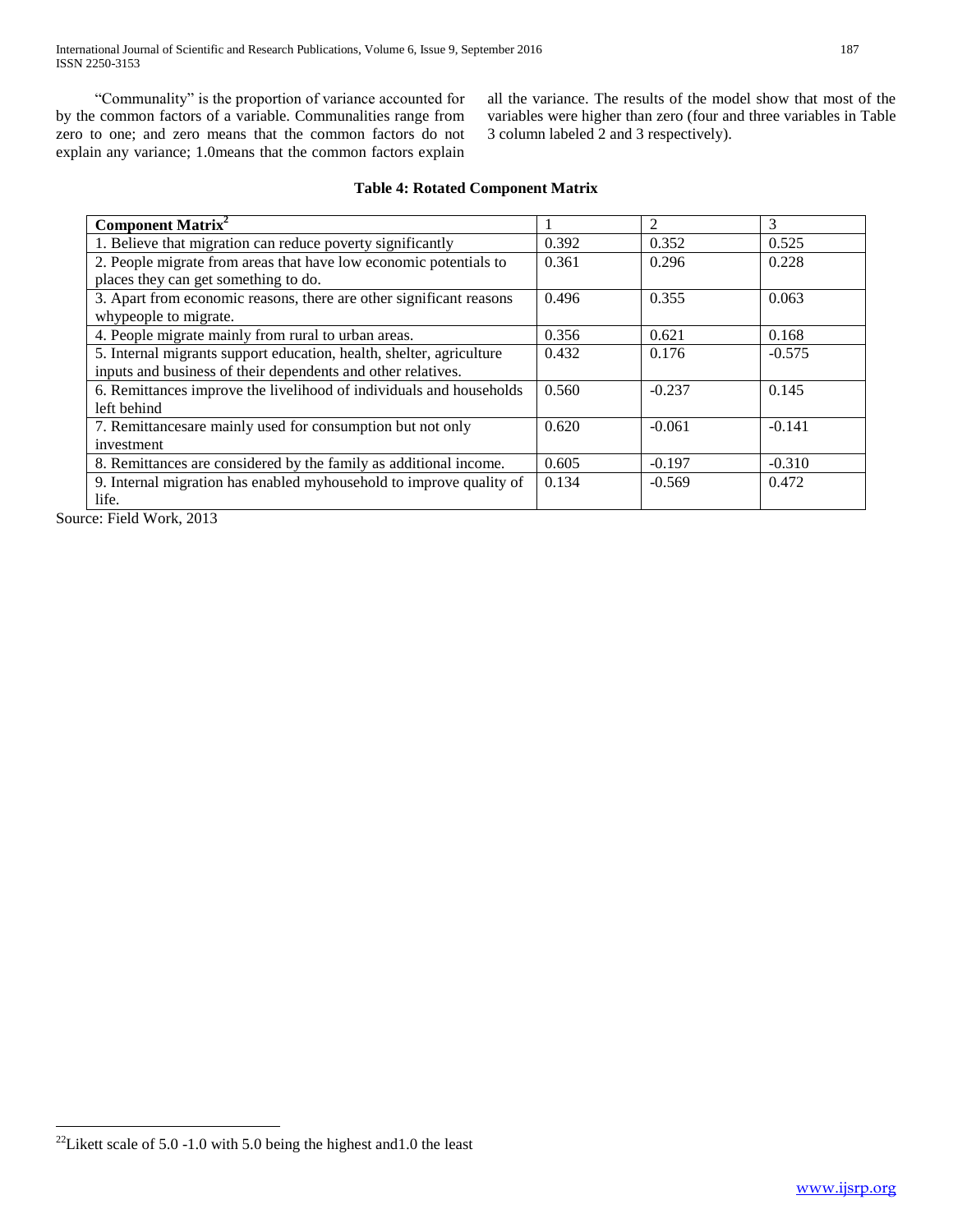4. .999 5.548 63.350 5. .801 4.453 67.803 6. .761 4.230 72.033 7. .657 3.647 75.680 8. .586 3.257 78.937 9. . .563 3.129 82.066

 A total of nine important variables were initially selected for processing and generating the most significant variables responsible for the poverty reduction; and the following

> **Key<sup>3</sup> Issue**

emerged: economic, internal migration and remittances factors(referred to as retain factors).

| Tables, Initial Elgen values and Extraction buills of byjuared Evauings |                             |                 |                   |                                            |                 |                   |
|-------------------------------------------------------------------------|-----------------------------|-----------------|-------------------|--------------------------------------------|-----------------|-------------------|
| Key <sup>3</sup>                                                        | <b>Initial Eigen Values</b> |                 |                   | <b>Extraction Sums of Squared Loadings</b> |                 |                   |
| <b>Issue</b>                                                            | <b>Total</b>                | $%$ of          | <b>Cumulative</b> | <b>Total Variance</b>                      | $%$ of          | <b>Cumulative</b> |
|                                                                         | <b>Variance</b>             | <b>Variance</b> | $\frac{0}{0}$     |                                            | <b>Variance</b> | $\frac{0}{0}$     |
| 1.                                                                      | 6.680                       | 37.113          | 37.113            | 6.680                                      | 37.113          | 37.113            |
| 2.                                                                      | 2.017                       | 11.208          | 48.321            | 2.017                                      | 11.208          | 48.321            |

**Table5: Initial Eigen values and Extraction Sums of Squared Loadings**

3. 1.707 9.481 57.802 1.707 9.481 57.802

 $\overline{a}$ 

 $3$  Key issues in the Component Matrix in Table 3.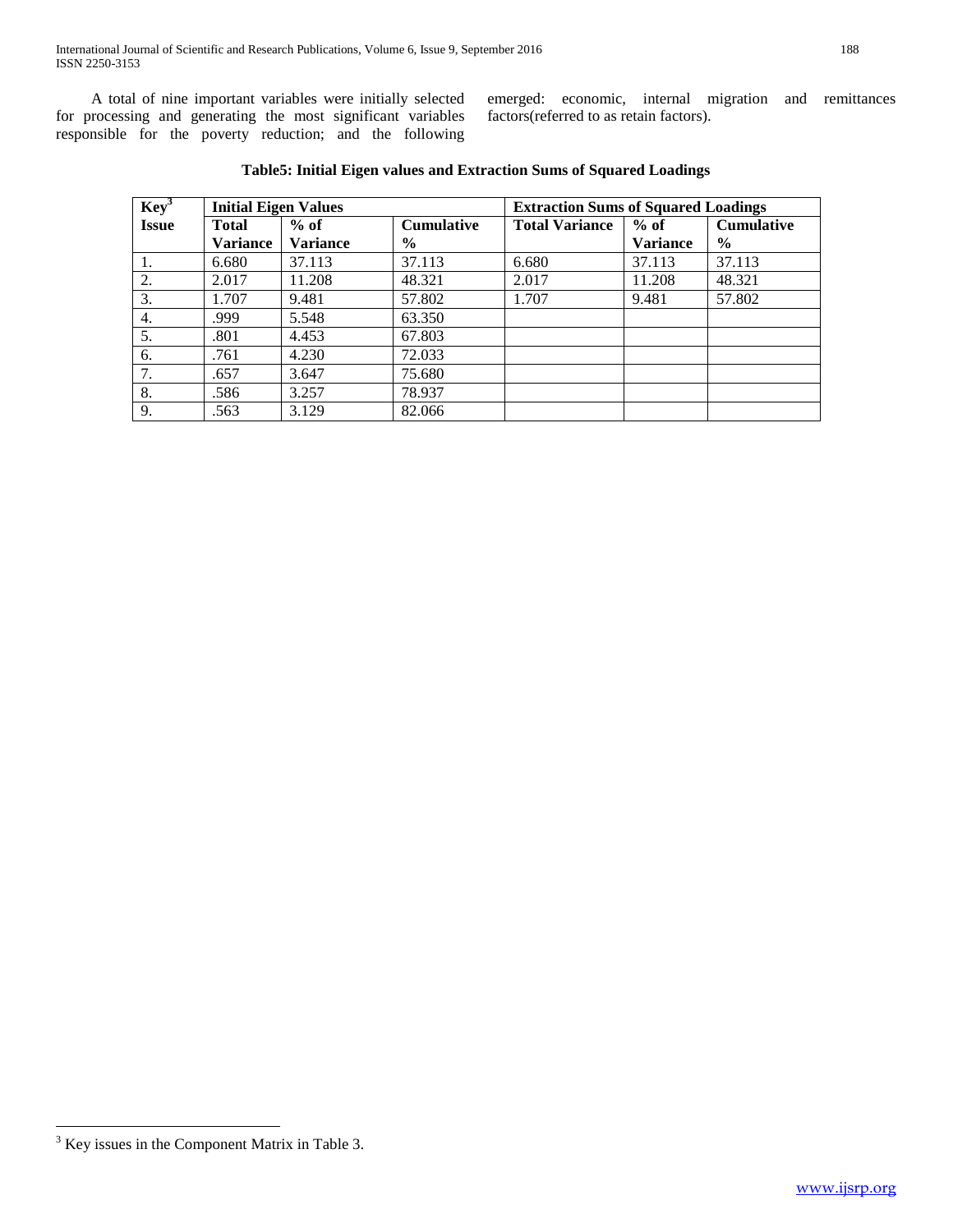From Table5, it can be seen that only three factors have values greater one (Total variance). So these three out of nine variables were used for the analysis and together accounted for 57.8percentof the total variance (see Table 5).

 The Rotation Sum of Squared Loading (variance factors) gives the variances associated with the significant variables. These are not explained unless all the factors are retained. Thus, the results of the analysis indicate that three key factors which are critical in propelling internal migration to contributing to success of poverty reduction. These are economic, poverty reduction and advantages associated with internal population movement (referred to as retain factors). Table 5 presents the categorized factors and variables which determine the success of internal migration bringing about poverty reduction.

**Table 6: Categorization of Factors and Variables that affect Internal Migration and Poverty Reduction**

| <b>Factor</b> | <b>Variables</b>                                   | Loadings | <b>Surrogate</b><br><b>Variables</b> |
|---------------|----------------------------------------------------|----------|--------------------------------------|
| Factor 1      | Variable 7 (Remittances enhanced consumption)      | 0.620    | Internal migration                   |
| (Remittances) | Variable 8 (remittances as additional income)      | 0.605    | advantage                            |
|               | Variable 6 (remittances improve the livelihood of  | 0.560    |                                      |
|               | individuals)                                       |          |                                      |
| Factor 2      | Variable 4 (people migrate from rural to urban     | 0.621    | Profitability                        |
| (Economic     | areas)                                             |          |                                      |
| Reasons)      | Variable 9 (internal migration has enabled my      | 0.569    |                                      |
|               | household to improve the quality of life)          |          |                                      |
| Factor 3      | Variable 5 (Internal migrants support education of | 0.575    | Innovativeness                       |
| (Poverty)     | their dependents and other relatives).             |          |                                      |
| Reduction)    | Variable 1(I believe that internal migration can   | 0.525    |                                      |
|               | reduce poverty)                                    |          |                                      |

 It emerged from the analysis that three factors are the key contributors to the success of classifying poverty reduction variables. These are economic, internal migration issues and remittances from the migrants. The analysis shows that remittances (factor one) is the most significant; followed by economic reasons for migration (factor 2) and poverty reduction (factor 3) - see Table 6.

#### IV. DISCUSSION

 The main objective of the study was to determine the extent to which internal migration contribute to poverty reduction and its implications for development in Ghana? The findings show that internal migration in Ghana contributes significantly to improving livelihood (i.e. off-farm business operation, expansion of agriculture activities, etc).For instance; many people have acquired education as a result of remittances sent by their relatives in migration within Ghana. Migration could also help to improve food security through remittances in the form of food or cash, which enable households procure food from market.

 The implication of the above analysis is that households can access health care because cash remittance affords them the ability to register with the national health insurance scheme and or meet the cost of medical treatment. This is likely to contribute to improvement in health and enhance their productivity, which would eventually increase income and thereby reduce poverty, all things being equal.

 Another implication is that remittances help children in migrant households to access education in order to acquire training and skills. These enhance their potential as human resource (livelihood asset) and thereby facilitate employability and ability to earn income. This could propel their households to exit poverty in the medium to long term. This confirms the findings of other studies that even child migrants from northern Ghana use part of their earnings to assist their younger siblings remain in school (Quartey and Yambila, 2009).

 In addition, another positive effect of internal migration on poverty reduction is that remittance associated with it has strong implications at both micro and macro-economic levels. Remittances' effects at macroeconomic level are rather difficult to capture in Ghana. The most visible and immediate impact of remittances is on the households' consumption. This is important at macroeconomic level as being part of aggregate domestic demand component of the gross domestic product. But remittances also affect investments and savings. For instance, remittances received by households directly increase their disposable income; hence increase consumption which leads to temporary poverty reduction and ease household food insecurity. Thus, the finding concurs the view that internal migration leads to economic benefits that can reduce poverty (Ratha, 2003; Castaldo, *et al*., 2012). These findingsalso confirm the assertion that internal migration is considered as a basic survival strategy employed by some individuals and households to cope with economic stresses (Agyei, 2012; Awumbila and Ardyfio-Schandorf, 2008; Castaldo, *et al*., 2012).

#### V. CONCLUSION AND POLICY IMPLICATIONS

 This paper focused on the significance of internal migration on development in terms of poverty reduction based on evidence from northern Ghana. Some studies have played down the importance of internal migration in overcoming household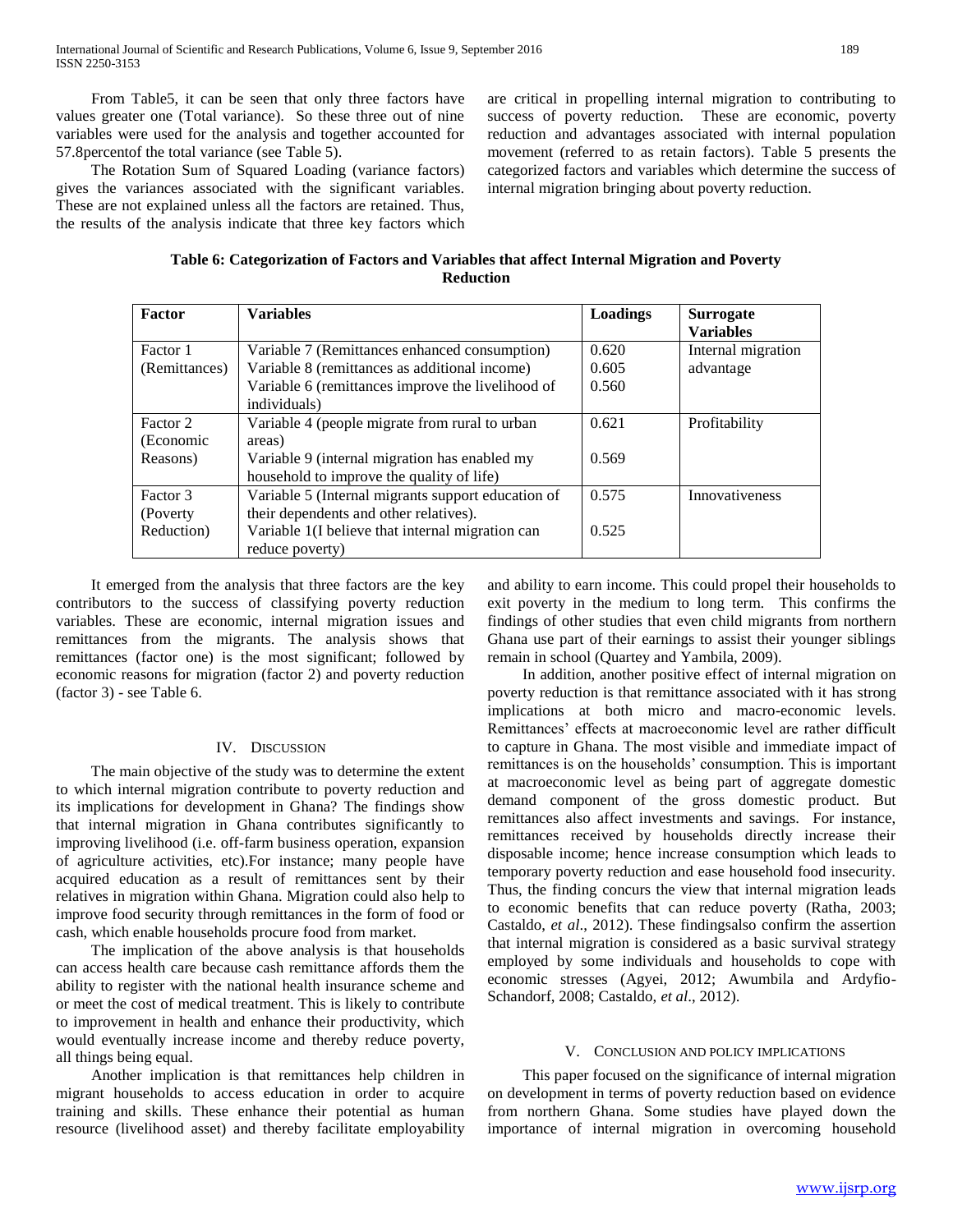poverty. This was based on the fact that transfer incomes from individuals are relatively low but they are received by many households. In addition, remittances are critical to the welfare of the households left behind. Thus, out-migration enables households to better their living conditions in a sustained manner.

 Internal migration has strong positive effect on overall development through its contribution to poverty reduction. In view of this, it has implications for national development policies pertaining to migration. This calls for efforts to provide support for migrants at their places of destination. It is also important to take into account the pivotal role that remittances from internal migration can play potentially in improving household welfare. This implies downplaying the dominant discourse that considers internal migration negatively. For instance, many urban planners, policy makers and city administrators are apprehensive about rural-urban migration because it is perceived as inimical to urban development. Rather this phenomenon should be seen to have positive effect on economic growth and poverty reduction.

This study may have implications for educators, counselors, policy makers and trainers and also for civil society organizations. The findings of this research have revealed some implications for future practitioners and researchers to further delve into dynamics and patterns of internal migration and their prospects for reducing poverty and vulnerabilities.

#### **REFERENCES**

- [1] Abdul-Korah, G.B., (2011), ''Now if you have sons you are dead': Migration, Gender and Family Economy in Twentieth Century Northwestern Ghana', *Journal of Asian and African Studies*, vol.18, no.4, pp. 390-403.
- [2] Adams, R.H. and J. Page (2003) "International migration, remittances, and poverty in developing countries," *World Bank Policy Research Working Paper 3179*, December.
- [3] Agyei, J. (2012), Internal Migration and Household Livelihoods: Effects of Male Out-migration AmongDagaabas in the Nadowli District (Thesis Submitted to the Faculty of Social Studies, University of Ghana, Legon).
- [4] Anarfi, J. K. and Kwankye, S.O. (2005), Costs and Benefits of Children Independent Migration from Northern to Southern Ghana. Paper presented at Childhood Conference held at the University of Oslo, Norway, 29 June-3<sup>rd</sup> July, 2005.
- [5] Awumbila M. and Ardayfio-Schandorf, E. (2008), 'Gendered Poverty, Migration and Livelihood Strategies of Female Porters in Accra, Ghana', *Norwegian* Journal of Geography Vol. 62, N0.3, pp171-179
- [6] Bartholomew, D., Knotts, M., & Moustaki, I. (2011). Latent variable models and factor analysis: A unified *approach*. (3rded.). West Sussex, UK: John Wiley & Sons.
- [7] Browne, M.W. (2001), An overview of analytic rotation in exploratory factor analysis. Multivariate Behavioral Research, 36, 111-150.
- [8] Castaldo, A., Deshingkar, P. and McKay, A. (2012), Internal Migration, Remittances and Poverty: Evidence from Ghana and India.Migrating out of Poverty Working paper 7, September 2012, University of Sussex.
- [9] Cattell, R. B. (1978). *The Scientific Use of Factor Analysis.*New York: Plenum.
- [10] Cattell, R.B. (1973). *Factor analysis.* Westport, CT: Greenwood Press.
- [11] Field, A. (2000). Discovering Statistics using SPSS for Windows. London Thousand Oaks – New Delhi: Sage publications.
- [12] Ghana Statistical Service (2007): Pattern and Trends of Poverty in Ghana: 1991 – 2006, Accra
- [13] \_\_\_\_\_\_ (2008). Ghana Living Standards Survey Fifth Round GLSS5, GSS (2013).
- [14] Hainmueller, J. and M. J. Hiscox (2007). "Educated Preferences: Explaining Attitudes Towards Immigration in Europe." International Organizations, 61(2): 399-442.
- [15] Kim, J.O. andMueller, C.W. (1978). An introduction to factor analysis: what it is and how to do it. Sage University Paper series on Quantitative Applications in the Social Sciences, No 07-013. Beverly Hills, CA: Sage.
- [16] Kwankye, S.O. (2012). 'Independent North-South Child Migration as a Parental Investment in Northern Ghana', Population, Space and Place, vol. 18, pp. 535-550.
- [17] Lee, K., Pesaran, M. H.and Smith, R. (1992), Growth and Convergence in Multi-country Empirical Stochastic Solow Model.*Journal of Applied Econometrics*.12(4), 357-92.
- [18] Litchfield, J. and Waddington, H. (2003) Migration and Poverty in Ghana: Evidence from the Ghana Living Standards Survey.Sussex Migration Working Paper, No. 10. Brighton:Sussex Centre for Migration Research, University of Sussex.
- [19] Mabogunje, A. K. (1970), Systems Approach to a Theory of Rural Urban Migration, Geographical Analysis 2
- [20] Massey, D. S, Arango, J., Hugo, G, Kouaouci, A, Pellegrino A.and Taylor, J. E. (1999). Worlds in Motion: Understanding international migration at the end of the millennium. Oxford: Clarendon Press.
- [21] Mendola, M. (2010) 'Rural out-migration and economic development at origin: a review of the evidence', Journal of International Development, 24(1): 102-122.
- [22] Moser, C (2008), Assets and Livelihoods: A framework for Assets-based Social Policy, in Assets, Livelihoods, and Social Policy; New Frontiers in Social Policy edit.by Moser, C.andDani, A. A.
- [23] Mazzucato, V., Van den Boom, B. and Nsowah-Nuamah, N. N. N. (2008). 'Remittances in Ghana: Origin, Destination and Issues of Measurement', *International Migration*, vol. 46, No. 1, pp. 103-122.
- [24] Nagaraja, B. (2012). "Economic Implications of Migration: The Case of Female Migrants in India." Asia-Pacific Journal of Social Science, 4(1): 90- 108.
- [25] NDPC (2008). Ghana Poverty Reduction Strategy Paper (GPRS 1) Republic of Ghana, Accra
- [26] Nyberg-Sorenson, N., Van Hear, N., Engberg-Pedersen, P. (2002), The Migration-Development Nexus: Evidence and policy Options, Centre for Development Research Study, Migration-Development Links: Evidence and Policy Options,February 2002, Copenhagen: CDR.
- [27] Obeng-Odoom, F. (2012). 'Neoliberalism and the Urban Economy in Ghana', Urban Employment, Inequality, and Poverty. *Growth and Change*, vol. 43, no. 1, pp. 85–109.
- [28] Pickbourn, L. J. (2011), Migration, Remittances and Intra-Household Allocation in Ghana: Does Gender matter? PhD Thesis University of Massachusetts Amherst.
- [29] Quartey, P. and Yambila, E. (2009), Cost-benefits of Child Migration in Ghana: The Case of Child Migrants from Northern Ghana; in Independent Migration of Children in Ghana, edited by Anarfi, J. K. and Kwankye, S. O.
- [30] Ratha, D. and Shaw, W. (2007) South-South Migration and Remittances.World Bank Working Paper, No. 102. Washington DC: World Bank.
- [31] Rogaly, B., (2003), Who goes? Who stays back? Seasonal migration and stayingput among rural manual workers in Eastern India. Journal of International Development 15, 1-10
- [32] Tabachnick, B. G., & Fidell, L. S. (2007). Using multivariate statistics (5th ed.). Boston, MA: Allyn & Bacon.
- [33] Taylor, E. J. (1999) 'The new economics of labour migration and the role of remittances in the migration process', *International Migration*, 37(1): 63– 88.
- [34] Thompson, B. (2004). Exploratory andConfirmatory Factor Analysis: Understanding Concepts AndApplications. Washington, DC: American Psychological Association.
- [35] UNFPA (2005), International Migration and Development: A Round Table Presentation
- [36] [www.unfpa.org](http://www.unfpa.org/) (12/09/2008).
- [37] Van der Geest, K. (2011), 'The Dagara Farmer at Home and Away: Migration, Environment and Development in Ghana'. PhD Thesis, African Studies Collection, Vol. 33, African Studies Centre- The Netherlands.